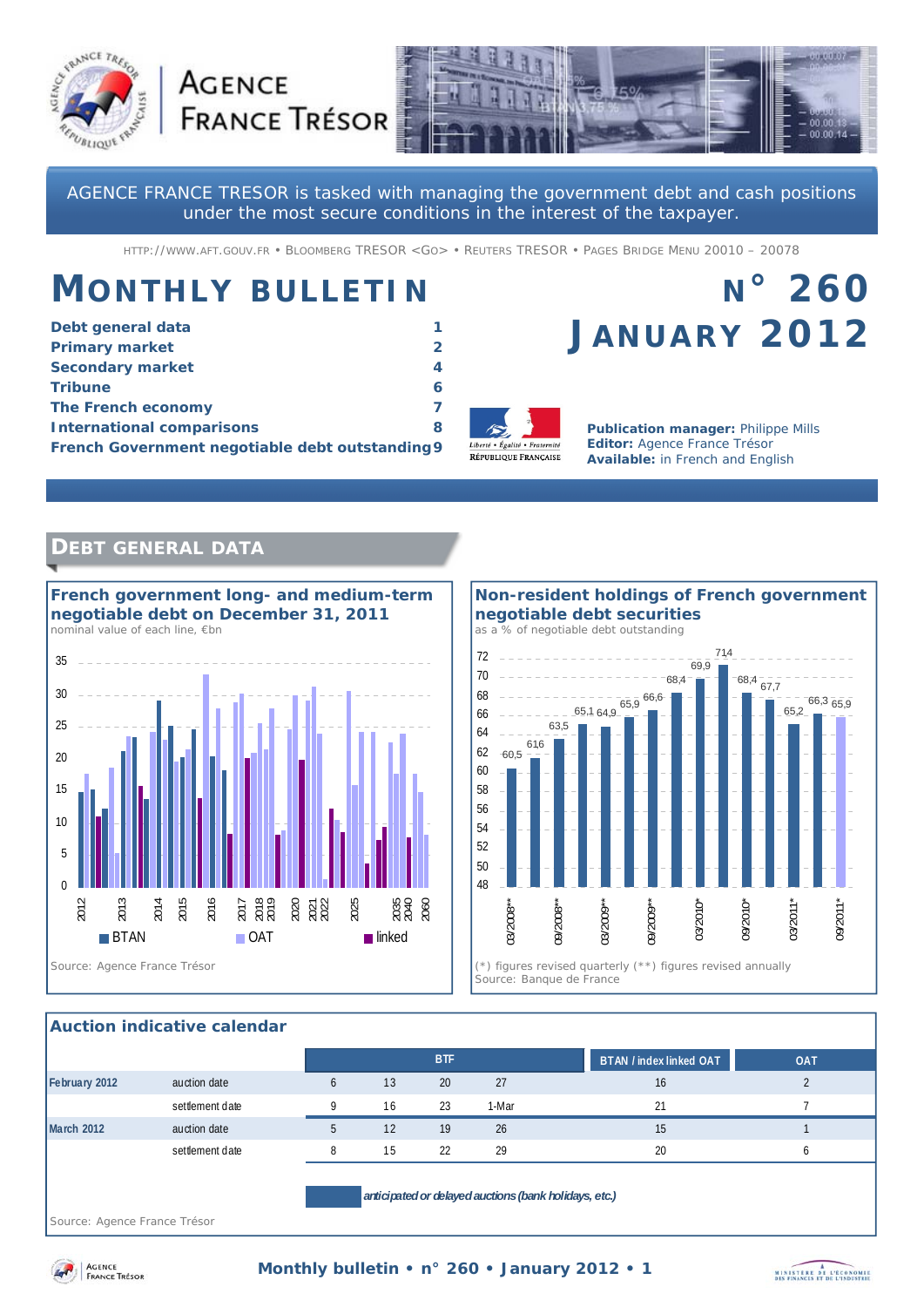## **NEWS BRIEF**

### **BTF yields are still exceptionally low**

France's fixed-rate discounted Treasury bills (BTFs) are more attractive than ever to investors seeking defensive securities. After hitting a record low during the December auctions, yields in January are still at historically low levels.

The 19th December auction resulted in 2-month and 3-month BTF yields of 0.005%, which is the lowest yield accepted by the auction system. Meanwhile 6-month BTFs were issued with yields of 3 basis points, while 12-month BTFs were issued with yields of 18 basis points. Demand was very firm, with a bid-to-cover ratio of 2.79, which is in line with the 2010 ratio and higher than the average ratio of 2.64 in 2011. These results show that, despite the turmoil on the markets, France is more than ever a benchmark sovereign issuer on the short-term debt market. This fall in yields to near zero was sustained by the end of the accounting year, when some investors' internal management constraints require them to acquire high quality securities and invest large amounts of cash for any return they can get. The demand from investors needing high-quality collateral for the dollar refinancing measures implemented by central banks may have played a role as well.

In January, BTF yields rose back to more normal levels, compared to the previous lows, and with the end of management constraints for certain investors after the start of the new fiscal year. At the first three auctions of the year produced higher yields, but the yields levels were still exceptionally low. The yield on 3-month BTFs came in average at 0,21%, below yields of 0.22% seen in December and the yield of 0.70% posted in 2011, as well as the historical mean of 3.05% for the period from 1998 to 2007. Furthermore, short-term yields remained at very attractive levels in comparison to the Eonia swaps benchmark. In mid-November, AFT auctioned 3 and 6-month BTFs with yields of the Eonia swap rate  $+$  1 basis point and the Eonia swap rate  $+$  30 basis points, respectively, in contrast to yields of the Eonia swap rate -17 basis points and the Eonia swap rate - 6 basis points on 23rd January.

Most importantly, this return to more normal short-term yields is a European-wide phenomenon, which, depending on the maturities, is also quite marked in some countries, such as Belgium and the Netherlands.

With each passing auction, historically low BTF yields produce strong potential savings compared to the borrowing cost forecast for 2012. This cost was projected on the basis of a forecasted 1.4% average yield on 3-month securities in 2012. The result will be major savings for the government, providing a substantial additional financial cushion with respect to meeting the fiscal objectives for 2012.

### **PRIMARY MARKET**





### **OATs and BTANs: indicative repayment schedule on December 31, 2011**



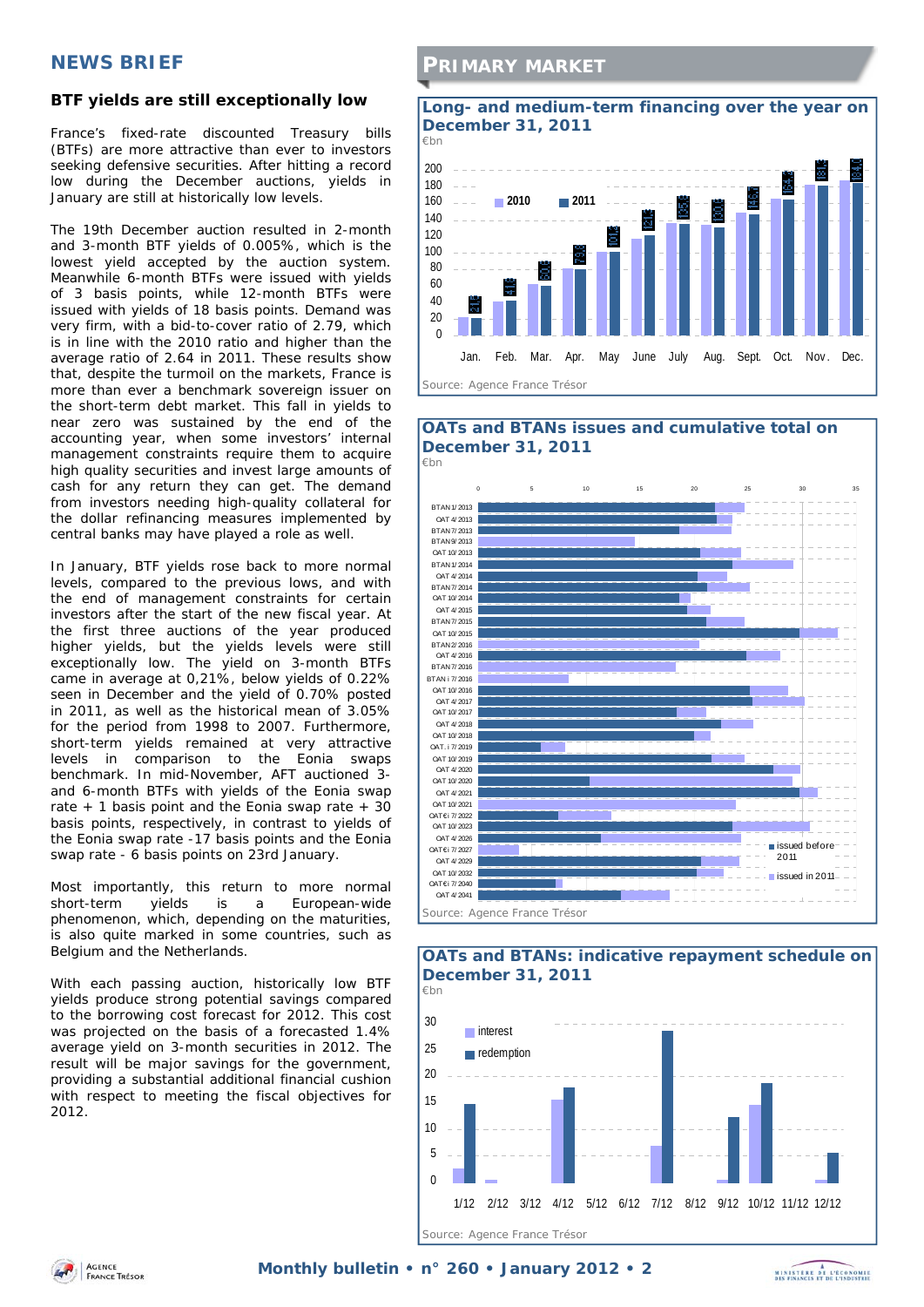| <b>OAT and BTAN auctions - December 2011</b><br>$\epsilon$ m |                                    |                                     |                                    |                                    |  |  |  |
|--------------------------------------------------------------|------------------------------------|-------------------------------------|------------------------------------|------------------------------------|--|--|--|
|                                                              | OAT 6 years<br>10/25/2017<br>4.25% | OAT 10 years<br>10/25/2021<br>3.25% | OAT 15 years<br>4/25/2026<br>3.50% | OAT 30 years<br>4/25/2041<br>4.50% |  |  |  |
| <b>Auction date</b>                                          | 12/1/2011                          | 12/1/2011                           | 12/1/2011                          | 12/1/2011                          |  |  |  |
| Settlement date                                              | 12/6/2011                          | 12/6/2011                           | 12/6/2011                          | 12/6/2011                          |  |  |  |
| Amount announced                                             | $<$ 3,000 --- 4,500>               |                                     |                                    |                                    |  |  |  |
| Bid amount                                                   | 2,620                              | 4,785                               | 3,563                              | 2,438                              |  |  |  |
| Amount served                                                | 595                                | 1,571                               | 1,100                              | 1,080                              |  |  |  |
| NCTs after auction                                           | 0                                  | 162                                 | 45                                 | 245                                |  |  |  |
| Total issued amount                                          | 595                                | 1,733                               | 1,145                              | 1,325                              |  |  |  |
| Bid-to-cover ratio                                           | 4.40                               | 3.05                                | 3.24                               | 2.26                               |  |  |  |
| Weighted average price                                       | 109.95%                            | 100.57%                             | 98.34%                             | 109.55%                            |  |  |  |
| Yield to maturity                                            | 2.42%                              | 3.18%                               | 3.65%                              | 3.94%                              |  |  |  |
| Indexation coefficient*                                      |                                    |                                     |                                    | $\overline{\phantom{a}}$           |  |  |  |
| * as of the settlement date                                  |                                    |                                     |                                    |                                    |  |  |  |
| Source: Agence France Trésor                                 |                                    |                                     |                                    |                                    |  |  |  |

## **BTF auctions – December 2011**

| $\epsilon$ m                 |            |            |            |            |
|------------------------------|------------|------------|------------|------------|
|                              | <b>BTF</b> | <b>BTF</b> | <b>BTF</b> | <b>BTF</b> |
|                              | 2 month    | 3 month    | 6 month    | 12 month   |
| <b>Auction date</b>          |            | 12/5/2011  | 12/5/2011  | 12/5/2011  |
| <b>Issue</b>                 |            | 12 weeks   | 27 weeks   | 49 weeks   |
| Settlement date              |            | 12/8/2011  | 12/8/2011  | 12/8/2011  |
| Maturity                     |            | 3/1/2012   | 6/14/2012  | 11/15/2012 |
| <b>Total issued amount</b>   |            | 3,503      | 2,003      | 2,000      |
| Weighted average rate        |            | 0.224%     | 0.378%     | 0.610%     |
| <b>Auction date</b>          |            | 12/12/2011 | 12/12/2011 | 12/12/2011 |
| <b>Issue</b>                 |            | 13 weeks   | 26 weeks   | 44 weeks   |
| Settlement date              |            | 12/15/2011 | 12/15/2011 | 12/15/2011 |
| Maturity                     |            | 3/15/2012  | 6/14/2012  | 10/18/2012 |
| <b>Total issued amount</b>   |            | 4,286      | 1,651      | 1,103      |
| Weighted average rate        |            | 0.222%     | 0.364%     | 0.580%     |
| <b>Auction date</b>          | 12/19/2011 | 12/19/2011 | 12/19/2011 | 12/19/2011 |
| <b>Issue</b>                 | 8 weeks    | 12 weeks   | 25 weeks   | 47 weeks   |
| Settlement date              | 12/22/2011 | 12/22/2011 | 12/22/2011 | 12/22/2011 |
| Maturity                     | 2/16/2012  | 3/15/2012  | 6/14/2012  | 15/11/122  |
| <b>Total issued amount</b>   | 1,100      | 3,882      | 1,072      | 1,665      |
| Weighted average rate        | 0.005%     | 0.005%     | 0.034%     | 0.176%     |
| Source: Agence France Trésor |            |            |            |            |

*Source: Agence France Trésor* 



1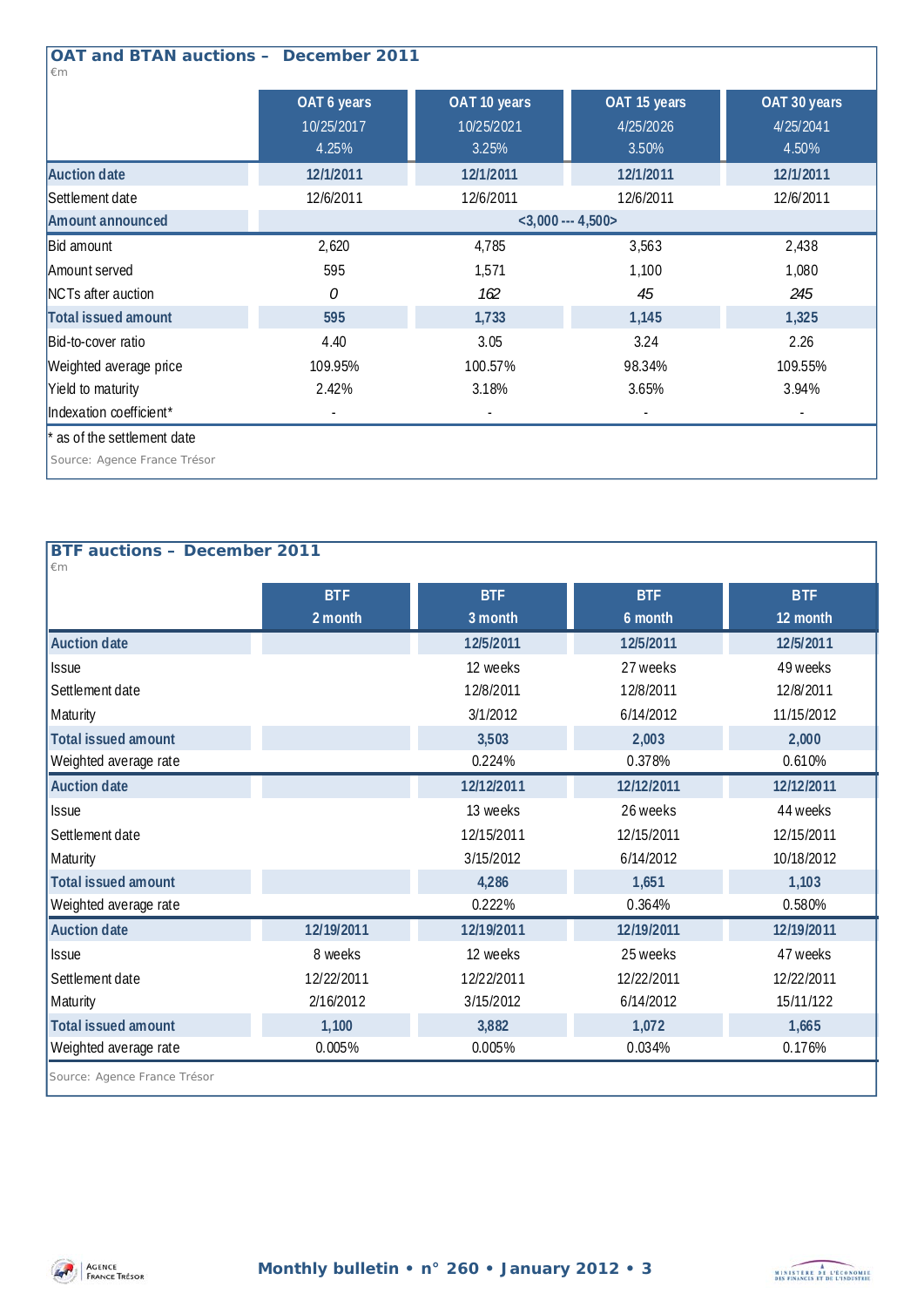## **SECONDARY MARKET**





**Breakeven inflation** 



(1) difference between the yield of the OAT 3.75% April 2017 and the yield of the OATi 1% July 2017

(2) difference between the yield of the OAT 4.25% April 2019 and the yield of the OAT€i 2.25% July 2020

(3) difference between the yield of the OAT 5.5% April 2029 and the yield of the OATi 3.4% July 2029

(4) difference between the yield of the OAT 5.75% October 2032 and the yield of the OAT€i 3.15% July 2032

## **Negotiable government debt and swaps**

| $\not\varepsilon$ bn                      |         |          |         |         |            |          |         |             |             |
|-------------------------------------------|---------|----------|---------|---------|------------|----------|---------|-------------|-------------|
|                                           | end     | end      | end     | end     | end        | end      | end     | end of Nov. | end of Dec. |
|                                           | 2004    | 2005     | 2006    | 2007    | 2008       | 2009     | 2010    | 2011        | 2011        |
| Negotiable government debt<br>outstanding | 833     | 877      | 877     | 921     | 1,017      | 1,148    | 1,229   | 1,317       | 1,313       |
| of which index-linked securities          | 71      | 90       | 110     | 132     | 152        | 148      | 159     | 166         | 166         |
| <b>OAT</b>                                | 552     | 593      | 610     | 641     | 681        | 719      | 816     | 883         | 888         |
| <b>BTAN</b>                               | 184     | 189      | 200     | 202     | 198        | 215      | 226     | 249         | 247         |
| <b>BTF</b>                                | 97      | 95       | 66      | 78      | 138        | 214      | 187     | 185         | 178         |
| Swaps outstanding                         | 61      | 52       | 44      | 42      | 28         | 20       | 16      | 13          | 13          |
| Average maturity of the negotiable debt   |         |          |         |         |            |          |         |             |             |
| before swaps                              | 6 years | 6 years  | 7 years | 7 years | 6 years    | 6 years  | 7 years | 7 years     | 7 years     |
|                                           | 79 days | 267 days | 45 days | 51 days | 292 days   | 246 days | 68 days | 55 days     | 57 days     |
| after swaps                               | 6 years | 6 years  | 7 years | 7 years | 6 years    | 6 years  | 7 years | 7 years     | 7 years     |
|                                           | 34 days | 228 days | 16 days | 29 days | $276$ days | 233 days | 60 days | 49 days     | 52 days     |
|                                           |         |          |         |         |            |          |         |             |             |

*Source: Agence France Trésor* 

AGENCE **FRANCE** TRESOR

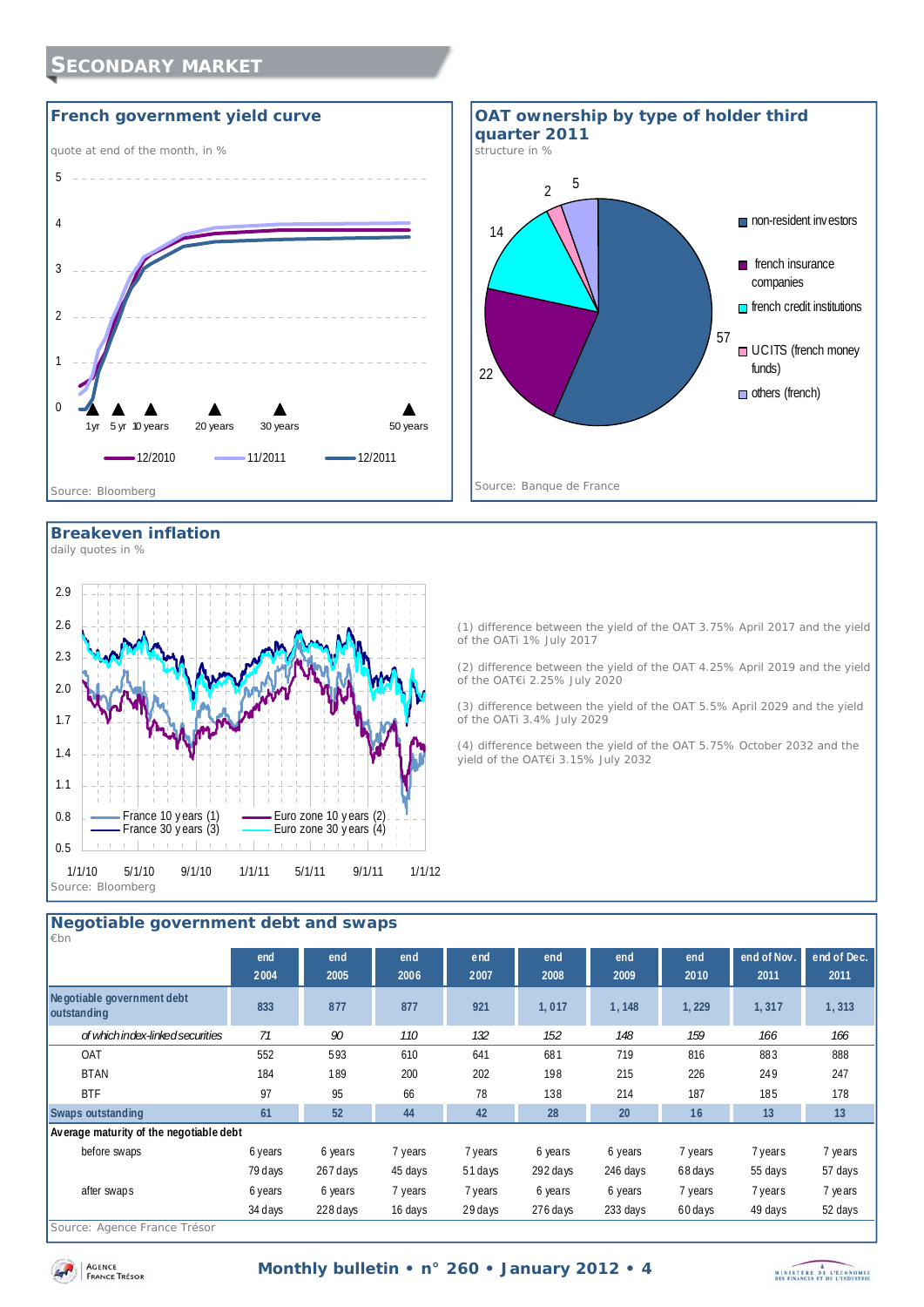

### **Primary dealers, monthly fixed-rate repo transactions**  *€bn*



MINISTERE DE L'ÉCONOMIE





*\* New rules since November 09 / See tab on page 10 and 11 for more details on stripped bonds Source: Euroclear France* 

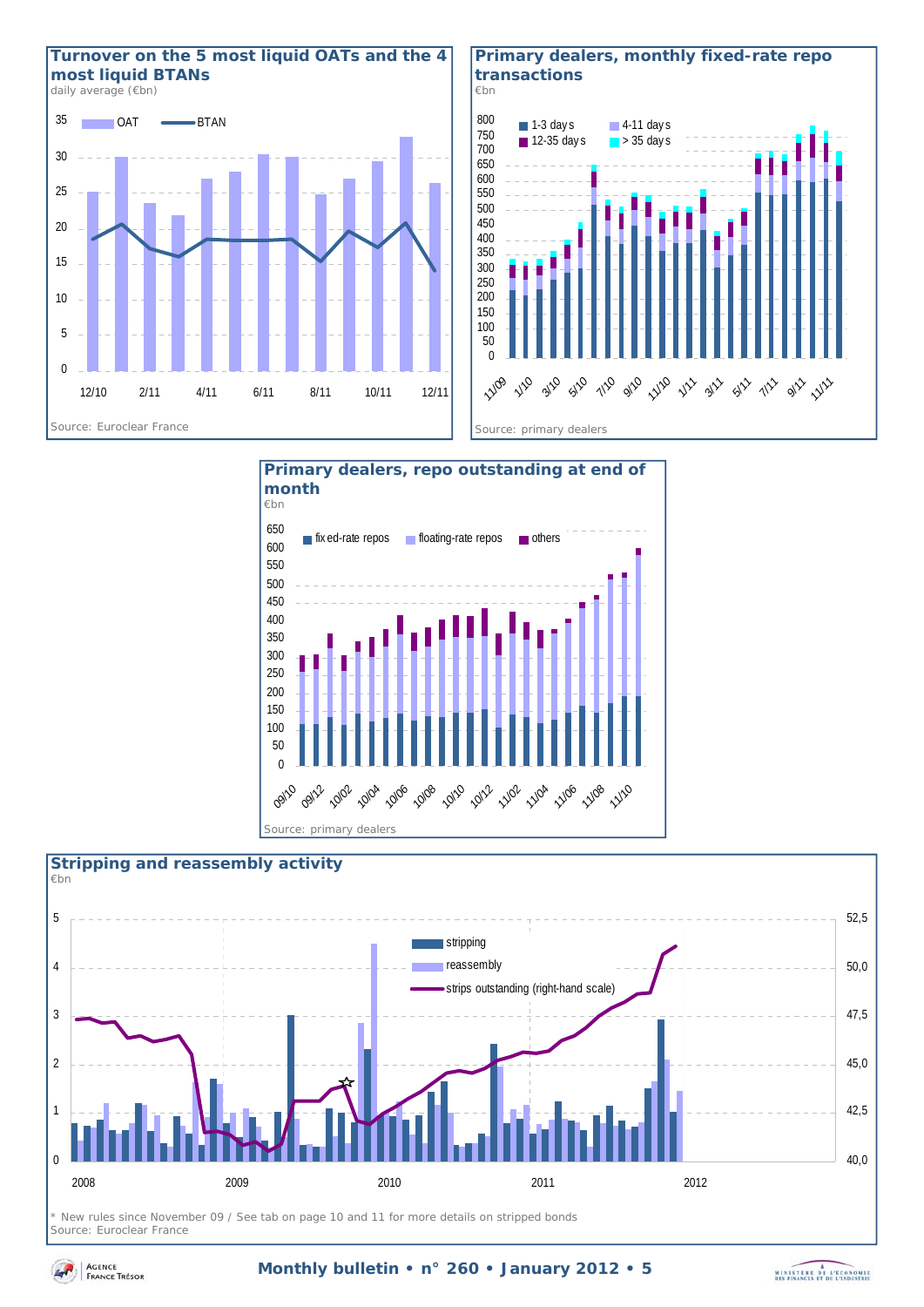## **ECB vs Bank of England: does QE matter?**

By Huw Pill, Economist Europe, Goldman Sachs

As economic activity weakens and downside risks to price stability mount, calls for further monetary easing are likely to multiply. Scope to lower official ECB rates exists. But this is limited and, given the malfunctioning of parts of the European financial sector, the transmission mechanism to the real economy may be impaired. Further action on the non-standard dimension of monetary policy is likely to represent an important component of any future stimulus. Non-standard measures already represent very generous support to the financial sector, however, many point to a need for quantitative easing (QE), in the style of the Bank of England (BoE).

Comparing non-standard policy measures

Quantitative easing has been defined as an expansion of the central bank balance sheet via 'printing money', while holding a larger stock of conventional securities. In this context the BoE has emphasized the following points:

- QE represents an easing of monetary policy 'by other means' once the scope for conventional easing is constrained by their lower bound.
- Since the ultimate guarantor is the same (UK Taxpayer), there is no absorption of credit risk from the market.
- QE transmits to interest rates and financing conditions largely via portfolio balance channels.

#### **What might an ECB programme of QE look like against these criteria?**

Lower bound? Owing to the ample liquidity conditions in Euro money markets, the overnight rate is lower than the repo rate, hovering just above the ECB's deposit facility and below its sterling equivalent. While we see no taboo on a repo rate at 1.0%, we view the current settings of ECB rates as consistent with short-term market rates close to their lower bound. Yet the ECB has not engaged in "active" balance sheet measures: they absorb market pressures to support transmission, but do not entail a proactive injection of liquidity into the system. Adopting QE would abandon this passive stance.

**Absorbing credit risk?** The conservatism inherent in the ECB's passive approach to liquidity supply contrasts with its radical attitude towards taking credit risk onto its balance sheet by absorbing elements of credit easing. There may be a desire to conduct QE-like operations that are credit risk neutral. But it might seem perverse at this stage for the ECB to show the same level of concern about absorbing credit risk as the BoE has demonstrated so far.

**Transmission channels.** Introducing QE in the Euro area is unlikely to have a game-changing impact if its magnitude is in line with existing programmes: the main substantial elements are in place anyway via the ECB's existing enhanced credit support measures. The stimulative effect of initiating a QE programme would therefore likely stem from its magnitude: since portfolio balance effects are small in well-functioning markets, interventions of significant size may be required to produce macroeconomically relevant effects. If labelling the initiative QE allows non-standard measures to be expanded in size, this may exert a meaningful effect. But the ECB's balance sheet is larger than that of the FED or BoE it is thus hard to criticise the ECB for a failure to bring sufficient liquidity to bear.

#### **Steering the market through pre-announcement could be a valuable additional stimulative tool**

In substance, the ECB's measures are already close to QE, with some significantly more radical and stimulative. But the key distinction between the BoE and ECB's implementation of non-standard measures is that the ECB has failed to use its communication surrounding its measures to steer market expectations and private behaviour in supportive directions. Shifting communication to embody greater transparency and ex ante guidance is the main channel through which greater stimulus can be obtained.

NB: this Agence France Trésor forum offers economists an opportunity to express their personal opinion. Thus, the above article strictly reflects the author's view, and should not be construed as expressing the viewpoints of Agence France Trésor or the Ministry of the Economy, Industry and Employment.



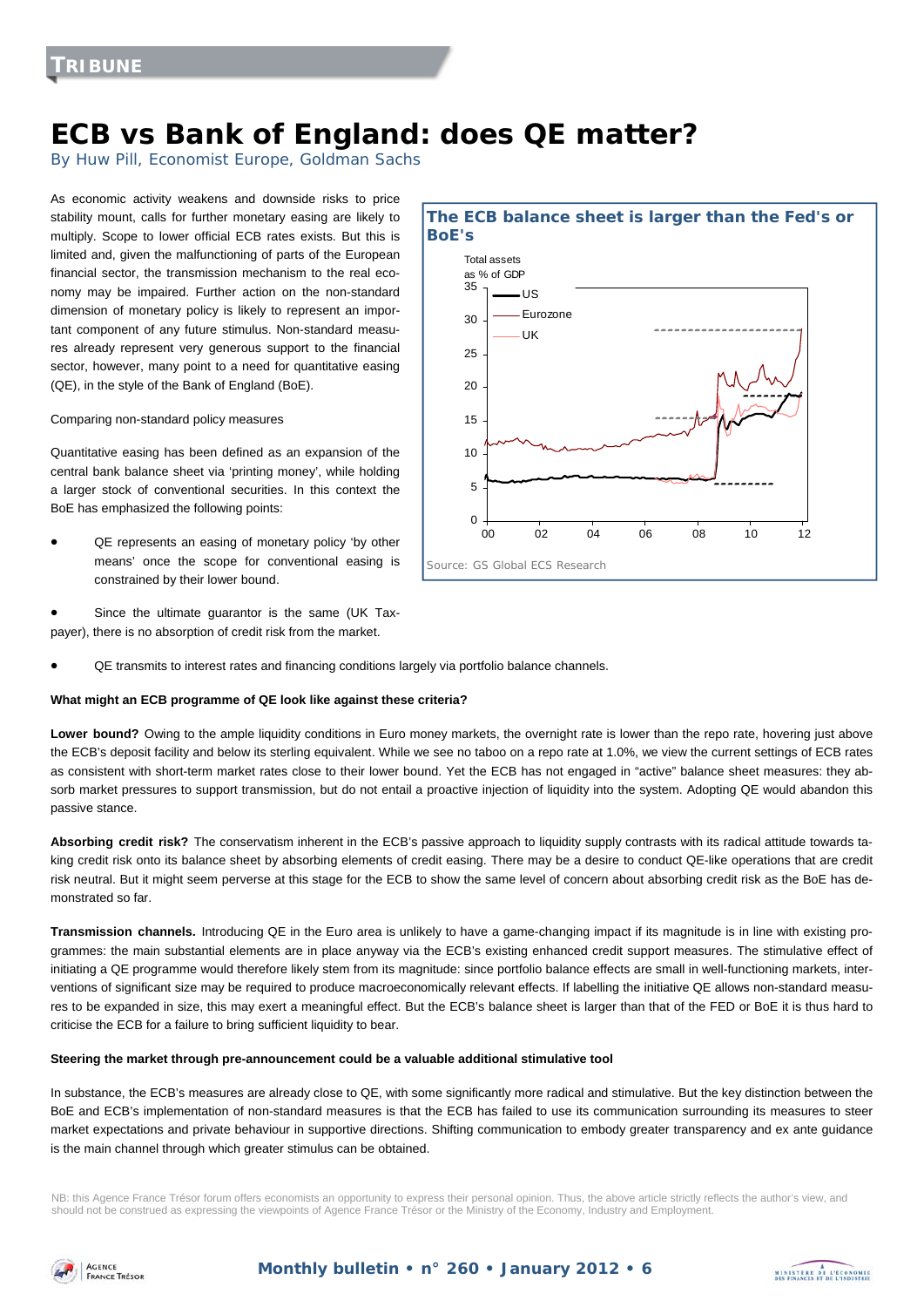## **THE FRENCH ECONOMY**

### **Macro-economic forecast**

*Real growth rate as a %* 

|                              | 2010 | 2011 | 2012 |
|------------------------------|------|------|------|
| French GDP                   | 1.5  | 1.75 | 1.00 |
| House hold consumption       | 1.3  | 1.0  | 1.0  |
| <b>Business investment</b>   | 2.4  | 4.9  | 2.2  |
| Exports                      | 9.7  | 4.2  | 3.3  |
| <b>Imports</b>               | 8.8  | 5.4  | 2.7  |
| Consumer prices              | 1.5  | 2.1  | 1.70 |
| (on an annual average basis) |      |      |      |

*Source: 2012 Budget Bill, Ministry of the Economy, Finance and Industry* 

### **Gross domestic product at chain-linked previous year prices**

*Variation in %* 



### **Government budget monthly position**

| $\not\varepsilon$ bn                    |           |           |           |                      |          |
|-----------------------------------------|-----------|-----------|-----------|----------------------|----------|
|                                         |           |           |           | end of October level |          |
|                                         | 2009      | 2010      | 2009      | 2010                 | 2011     |
| General budget balance                  | $-129.91$ | $-150.80$ | $-126.66$ | $-141.10$            | $-88.29$ |
| revenue                                 | 237.22    | 274.89    | 203.03    | 241.57               | 246.97   |
| expenditure                             | 367.13    | 425.69    | 329.69    | 382.67               | 335.26   |
| Balance of special Treasury<br>accounts | $-8.12$   | 2.00      | $-14.71$  | 0.45                 | $-8.86$  |
| General budget outturn                  | $-138.03$ | $-148.80$ | $-141.36$ | $-140.66$            | $-97.15$ |

*Source: Ministry of the Budget, Public Accounts and State Reform* 

### **Recent economic indicators**

| Industrial output*, year-on-year       | 1.1%       | 11/2011    |
|----------------------------------------|------------|------------|
| House hold consumption*,               |            |            |
| ye ar-on-year                          | $-1.8%$    | 11/2011    |
| Unemployment rate (ILO)                | 9.7%       | 9/2011     |
| Consumer prices,                       |            |            |
| ye ar-on-year                          |            |            |
| all items                              | 2.5%       | 12/2011    |
| all items excluding tobacco            | 2.4%       | 12/2011    |
| Trade balance, fob-fob, sa             | $-4.46$ bn | 11/2011    |
|                                        | $-5.6$ Ebn | 10/2011    |
| Current account balance, sa            | $-2.3$ Ebn | 11/2011    |
|                                        | $-4.26$ bn | 10/2011    |
| 10-year constant maturity rate (TEC10) | 3.16%      | 12/30/2011 |
| 3-month interest rate (Euribor)        | 1.356%     | 12/30/2011 |
| EUR/USD                                | 1.2939     | 12/30/2011 |
| EUR / JPY                              | 100.20     | 12/30/2011 |
|                                        |            |            |

*\*manufactured goods / Source: Insee, Ministry of the Economy, Finance and Industry, Banque de France* 

### **Euro exchange rate**





*Source: according to Maastricht Treaty, Insee and Ministry of the Economy, Finance and Industry* 



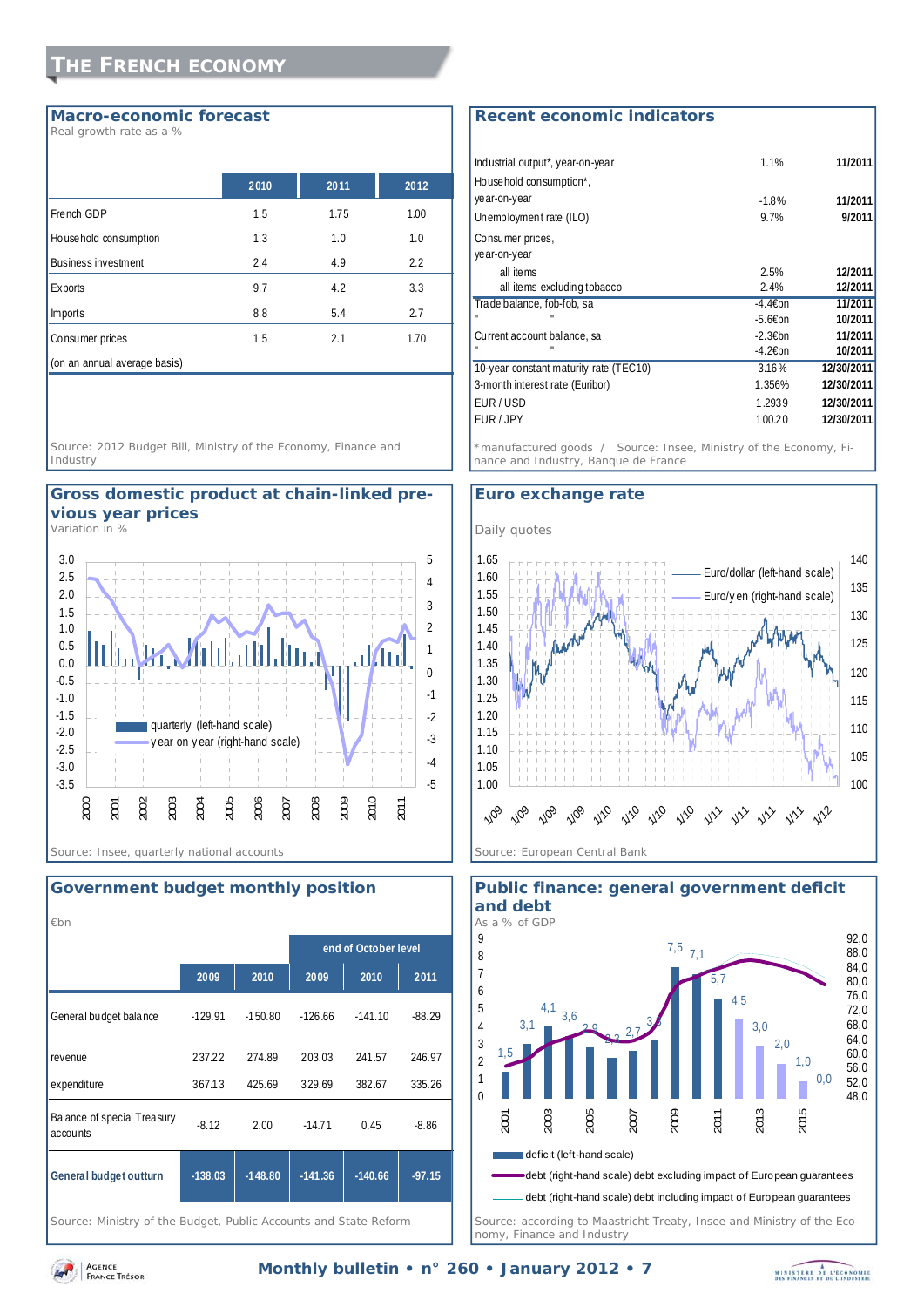## **Timetable for the release of French economic indicators**

| February 2012                                                | <b>March 2012</b>                                                                     |  |  |  |
|--------------------------------------------------------------|---------------------------------------------------------------------------------------|--|--|--|
| 02/07 Foreign trade in December                              | 03/01 Job seekers - 04-2011                                                           |  |  |  |
| 02/09 Industrial Investments: January survey                 | 03/08 Foreign trade in January                                                        |  |  |  |
| 02/10 Industrial output in December                          | 03/09 Industrial output in January                                                    |  |  |  |
| 02/10 Balance of payments in December                        | 03/13 Balance of payments in January                                                  |  |  |  |
| 02/14 Payroll employment: provisional results Q4-2011        | 03/13 Consumer prices: final index for February                                       |  |  |  |
| 02/15 National quarterly accounts: first results Q4-2011     | 03/14 Inflation (HICP): February index                                                |  |  |  |
| 02/20 Industrial trends: February survey                     | 03/23 Payroll employment: final results Q4-2011                                       |  |  |  |
| 02/22 Consumer prices: index for January                     | 03/23 Industrial trends: monthly survey for March                                     |  |  |  |
| 02/24 Household confidence survey: February survey           | 03/27 Household confidence survey: March survey                                       |  |  |  |
| 02/28 New building starts in January                         | 03/27 New building starts in February                                                 |  |  |  |
| 02/29 Household consumption of manufactured goods in January | 03/28 Quarterly national accounts: final results Q4-2011                              |  |  |  |
| 02/29 Inflation (HICP): January index                        | 03/30 Household consumption of manufactured goods in February                         |  |  |  |
|                                                              | 03/30 Debt of the general government according to the Maastricht definition - 04 2011 |  |  |  |

*Source: Insee, Eurostat*

## **INTERNATIONAL COMPARISONS**





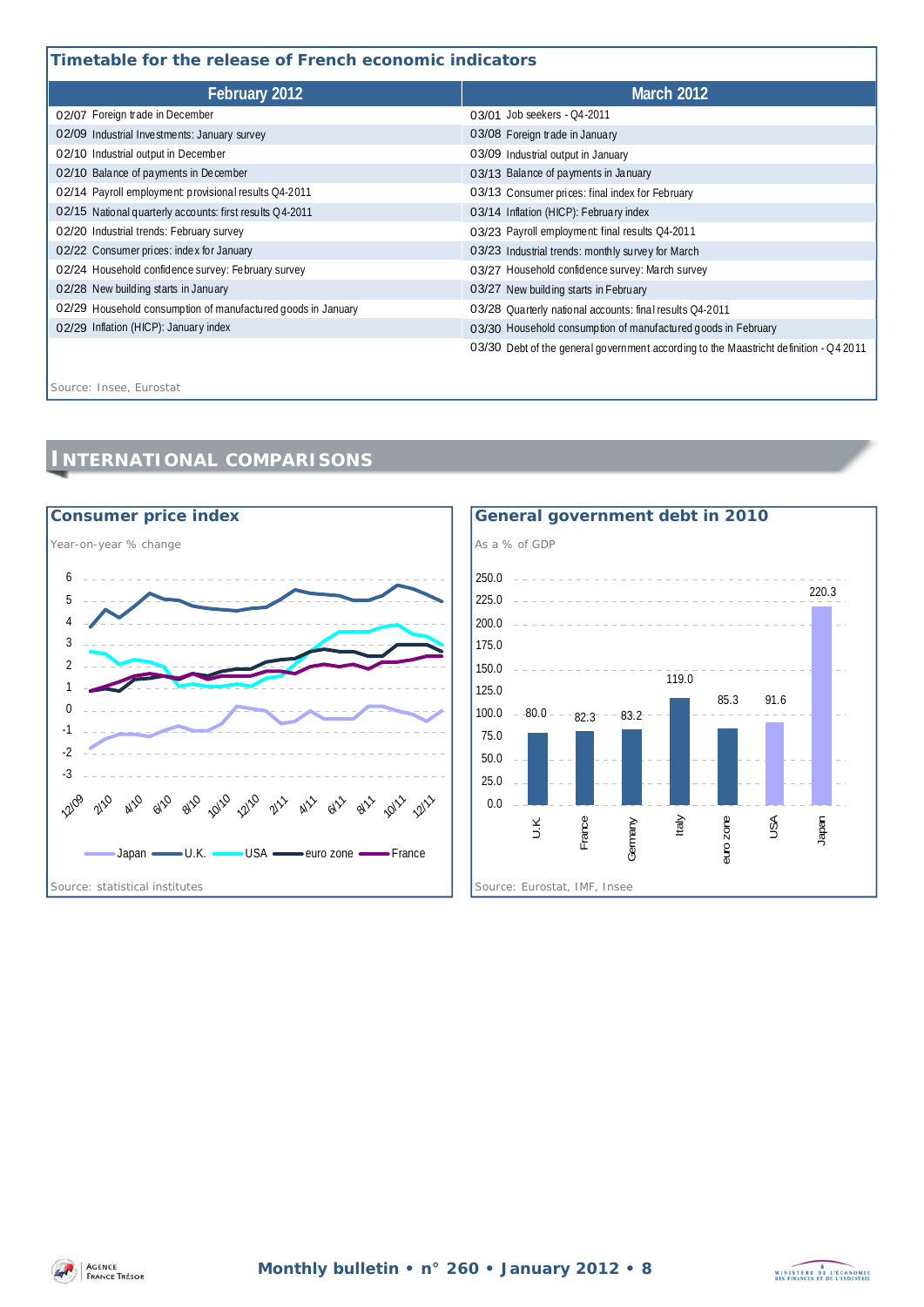## **Treasury notes at December 31, 2011**

*In euros* 

| <b>ISIN CODE</b><br>Euroclear France | <b>Bond</b>                  | Outstanding       | Inde xation<br>coefficient | Face value    |
|--------------------------------------|------------------------------|-------------------|----------------------------|---------------|
|                                      | <b>Maturity 2012</b>         | 42 349 000 000    |                            |               |
| FR0109970386                         | BTAN 3,75% 12 January 2012   | 14 787 000 000    |                            |               |
| FR0110979186                         | BTAN 4,5% 12 July 2012       | 15 160 000 000    |                            |               |
| FR0118153370                         | BTAN 0,75% 20 September 2012 | 12 402 000 000    |                            |               |
|                                      | <b>Maturity 2013</b>         | 58 385 000 000    |                            |               |
| FR0113087466                         | BTAN 3,75% 12 January 2013   | 21 145 000 000    |                            |               |
| FR0114683842                         | BTAN 4,5% 12 July 2013       | 23 454 000 000    |                            |               |
| FR0119580019                         | BTAN 2% 25 September 2013    | 13 786 000 000    |                            |               |
|                                      | Maturity 2014                | 54 400 000 000    |                            |               |
| FR0116114978                         | BTAN 2,5% 12 January 2014    | 29 197 000 000    |                            |               |
| FR0116843535                         | BTAN 3% 12 July 2014         | 25 203 000 000    |                            |               |
|                                      | Maturity 2015                | 44 895 000 000    |                            |               |
| FR0117836652                         | BTAN 2,5% 15 January 2015    | 20 270 000 000    |                            |               |
| FR0118462128                         | BTAN 2% 12 July 2015         | 24 625 000 000    |                            |               |
|                                      | Maturity 2016                | 47 269 155 260    |                            |               |
| FR0119105809                         | BTAN 2,25% 25 February 2016  | 20 459 000 000    |                            |               |
| FR0119580050                         | BTAN 2,5% 25 July 2016       | 18 255 000 000    |                            |               |
| FR0119105791                         | BTANi 0,45% 25 July 2016     | 8 555 155 260 (1) | 1,02261                    | 8 366 000 000 |

| Total Treasury notes             | 247 298 155 260      |
|----------------------------------|----------------------|
| <b>Average maturity of BTANs</b> | 2 years and 124 days |

(1) Indexed bonds outstanding = face value x indexation coefficient



**Monthly bulletin • n° 260 • January 2012 • 9** 

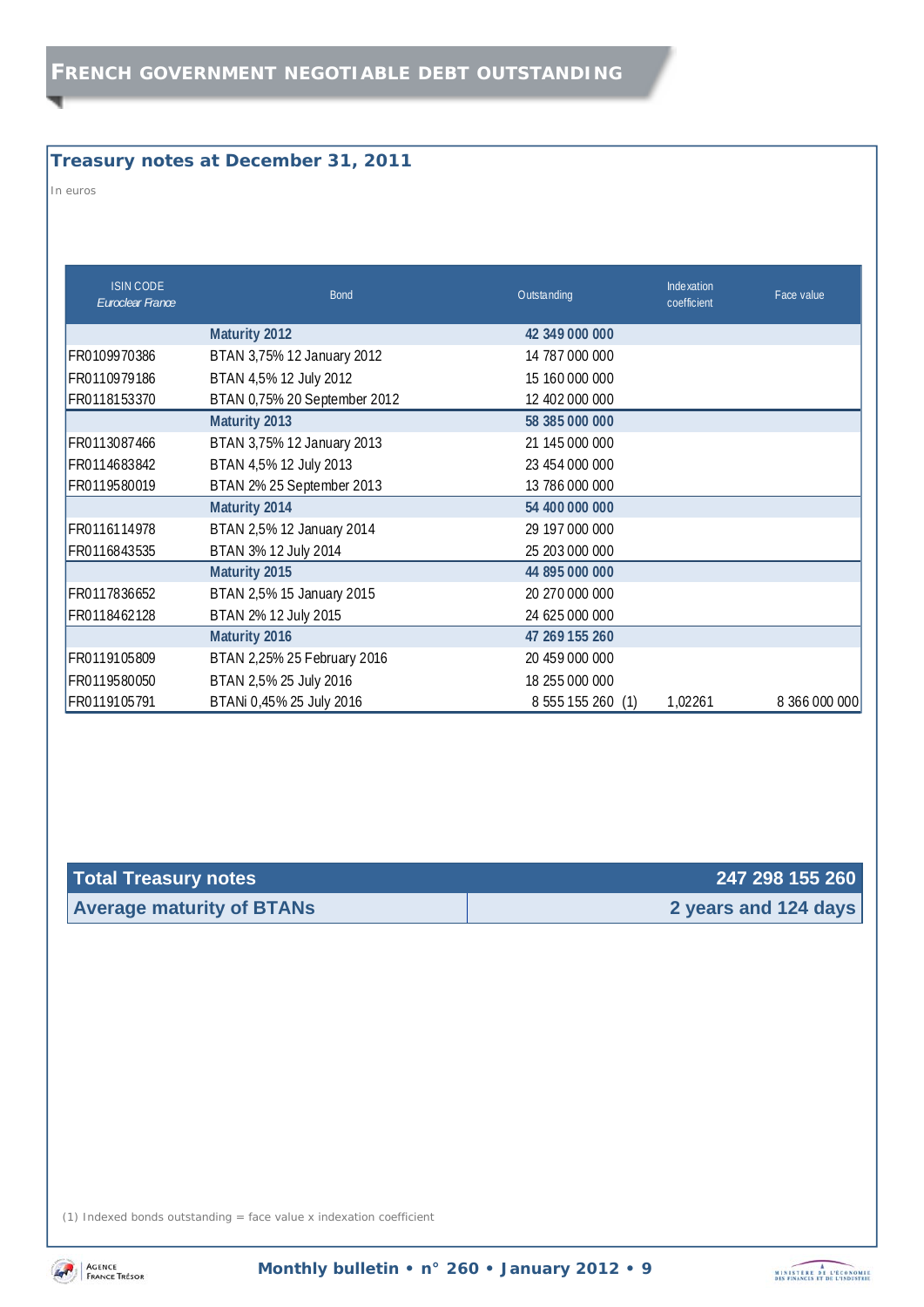*In euros* 

| <b>ISIN CODE</b><br>Euroclear France                         | <b>Bond</b>                                                                                                               | Outstanding                                                                                           | Indexation<br>coefficient | Face value                      | <b>Stripped</b>                          |
|--------------------------------------------------------------|---------------------------------------------------------------------------------------------------------------------------|-------------------------------------------------------------------------------------------------------|---------------------------|---------------------------------|------------------------------------------|
|                                                              | Maturity 2012                                                                                                             | 55 361 621 363                                                                                        |                           |                                 |                                          |
| FR0000188328                                                 | OAT 5% 25 April 2012                                                                                                      | 17 796 110 580                                                                                        |                           |                                 | $\Omega$                                 |
| FR0000188013                                                 | OAT€i 3% 25 July 2012                                                                                                     | 13 413 690 520 (1)                                                                                    | 1,21987                   | 10 996 000 000                  | $\overline{0}$                           |
| FR0000188690                                                 | OAT 4,75% 25 October 2012                                                                                                 | 18716 122 924                                                                                         |                           |                                 | $\Omega$                                 |
| FR0000570780                                                 | OAT 8,5% 26 December 2012                                                                                                 | 5 4 3 5 6 9 7 3 3 9                                                                                   |                           |                                 |                                          |
|                                                              | Maturity 2013                                                                                                             | 65 992 114 434                                                                                        |                           |                                 |                                          |
| FR0000188989                                                 | OAT 4% 25 April 2013                                                                                                      | 23 532 183 879                                                                                        |                           |                                 | $\overline{0}$                           |
| FR0000188955                                                 | OATi 2,5% 25 July 2013                                                                                                    | 18 245 172 876 (1)                                                                                    | 1,16264                   | 15 692 882 471                  | $\Omega$                                 |
| FR0010011130                                                 | OAT 4% 25 October 2013                                                                                                    | 24 214 757 679                                                                                        |                           |                                 | 0                                        |
|                                                              | Maturity 2014                                                                                                             | 42 659 724 224                                                                                        |                           |                                 |                                          |
| FR0010061242                                                 | OAT 4% 25 April 2014                                                                                                      | 23 005 752 234                                                                                        |                           |                                 | 0                                        |
| FR0010112052                                                 | OAT 4% 25 October 2014                                                                                                    | 19653 971 990                                                                                         |                           |                                 | $\theta$                                 |
|                                                              | Maturity 2015                                                                                                             | 71 018 245 933                                                                                        |                           |                                 |                                          |
| FR0010163543                                                 | OAT 3,5% 25 April 2015                                                                                                    | 21527313893                                                                                           |                           |                                 | 0                                        |
| FR0010135525                                                 | OAT€i 1,6% 25 July 2015                                                                                                   | 16 254 932 040 (1)                                                                                    | 1,15677                   | 14 052 000 000                  | $\Omega$                                 |
| FR0010216481                                                 | OAT 3% 25 October 2015                                                                                                    | 33 236 000 000                                                                                        |                           |                                 | $\theta$                                 |
|                                                              | Maturity 2016                                                                                                             | 56 770 000 000                                                                                        |                           |                                 |                                          |
| FR0010288357                                                 | OAT 3,25% 25 April 2016                                                                                                   | 27 981 000 000                                                                                        |                           |                                 | 0                                        |
| FR0000187361                                                 | OAT 5% 25 October 2016                                                                                                    | 28 789 000 000                                                                                        |                           |                                 | 646 663 600                              |
|                                                              | Maturity 2017                                                                                                             | 73 649 048 800                                                                                        |                           |                                 |                                          |
| FR0010415331                                                 | OAT 3,75% 25 April 2017                                                                                                   | 30 235 000 000                                                                                        |                           |                                 | $\Omega$                                 |
| FR0010235176                                                 | OATi 1% 25 July 2017                                                                                                      | 22 292 048 800 (1)                                                                                    | 1,10384                   | 20 195 000 000                  | 0                                        |
| FR0010517417                                                 | OAT 4,25% 25 October 2017                                                                                                 | 21 122 000 000                                                                                        |                           |                                 | $\theta$                                 |
|                                                              | Maturity 2018                                                                                                             | 47 077 000 000                                                                                        |                           |                                 |                                          |
| FR0010604983                                                 | OAT 4% 25 April 2018                                                                                                      | 25 520 000 000                                                                                        |                           |                                 | 0                                        |
| FR0010670737                                                 | OAT 4,25% 25 October 2018                                                                                                 | 21 557 000 000                                                                                        |                           |                                 | 0                                        |
|                                                              | Maturity 2019                                                                                                             | 69 907 751 413                                                                                        |                           |                                 |                                          |
| FR0000189151                                                 | OAT 4,25% 25 April 2019                                                                                                   | 28 002 000 000                                                                                        |                           |                                 | $\Omega$                                 |
| FR0010850032                                                 | OATi 1,3% 25 July 2019                                                                                                    | 8 4 28 74 2 0 60 (1)                                                                                  | 1,03879                   | 8 114 000 000                   |                                          |
| FR0000570921                                                 | OAT 8,5% 25 October 2019                                                                                                  | 8844392893                                                                                            |                           |                                 | 5510300100                               |
| FR0010776161                                                 | OAT 3,75% 25 October 2019                                                                                                 | 24 610 000 000                                                                                        |                           |                                 | 0                                        |
| FR0000570954                                                 | OAT cap. 9,82% 31 December 2019                                                                                           | 22 616 460<br>(2)                                                                                     |                           | 6692154                         |                                          |
|                                                              | Maturity 2020                                                                                                             | 82 566 287 750                                                                                        |                           |                                 |                                          |
| FR0010854182                                                 | OAT 3,5% 25 April 2020                                                                                                    | 29 871 000 000                                                                                        |                           |                                 | 0                                        |
| FR0010050559                                                 | OAT€i 2,25% 25 July 2020                                                                                                  | 23 580 287 750 (1)                                                                                    | 1,18049                   | 19 975 000 000                  | $\vert 0 \vert$                          |
| FR0010949651                                                 | OAT 2,5% 25 October 2020                                                                                                  | 29 115 000 000                                                                                        |                           |                                 | 0                                        |
|                                                              | Maturity 2021                                                                                                             | 55 335 000 000                                                                                        |                           |                                 |                                          |
| FR0010192997                                                 | OAT 3,75% 25 April 2021                                                                                                   | 31 402 000 000                                                                                        |                           |                                 | 233 266 800                              |
| FR0011059088                                                 | OAT 3,25% 25 October 2021                                                                                                 | 23 933 000 000                                                                                        |                           |                                 |                                          |
|                                                              | Maturity 2022                                                                                                             | 14 212 672 350                                                                                        |                           |                                 |                                          |
| FR0000571044                                                 | OAT 8,25% 25 April 2022                                                                                                   | 1243 939 990                                                                                          |                           |                                 | 653 268 400                              |
|                                                              |                                                                                                                           |                                                                                                       |                           |                                 |                                          |
|                                                              |                                                                                                                           |                                                                                                       |                           |                                 |                                          |
|                                                              |                                                                                                                           |                                                                                                       |                           |                                 |                                          |
|                                                              |                                                                                                                           |                                                                                                       |                           |                                 |                                          |
| FR0010899765<br>FR0000571085<br>FR0010585901<br>FR0010466938 | OAT€i 1,1% 25 July 2022<br>Maturity 2023<br>OAT 8,5% 25 April 2023<br>OATi 2,1% 25 July 2023<br>OAT 4,25% 25 October 2023 | 12 968 732 360<br>(1)<br>50 619 189 173<br>10 606 195 903<br>9 3 12 9 9 3 2 7 0 (1)<br>30 700 000 000 | 1,04942<br>1,07009        | 12 358 000 000<br>8 703 000 000 | $\theta$<br>6 657 125 000<br>497 252 000 |

(1) Indexed bonds outstanding = face value x indexation coefficient

(2) Including coupons capitalized at 12/31/2010 ; not open to subscription

(3) Actualized value at 03/28/2010 ; not open to subscription

OATi: OAT indexed on the French consumer price index (excluding tobacco)

OAT€i: OAT indexed on the eurozone harmonized index of consumer price (excluding tobacco)



**Monthly bulletin • n° 260 • January 2012 • 10** 

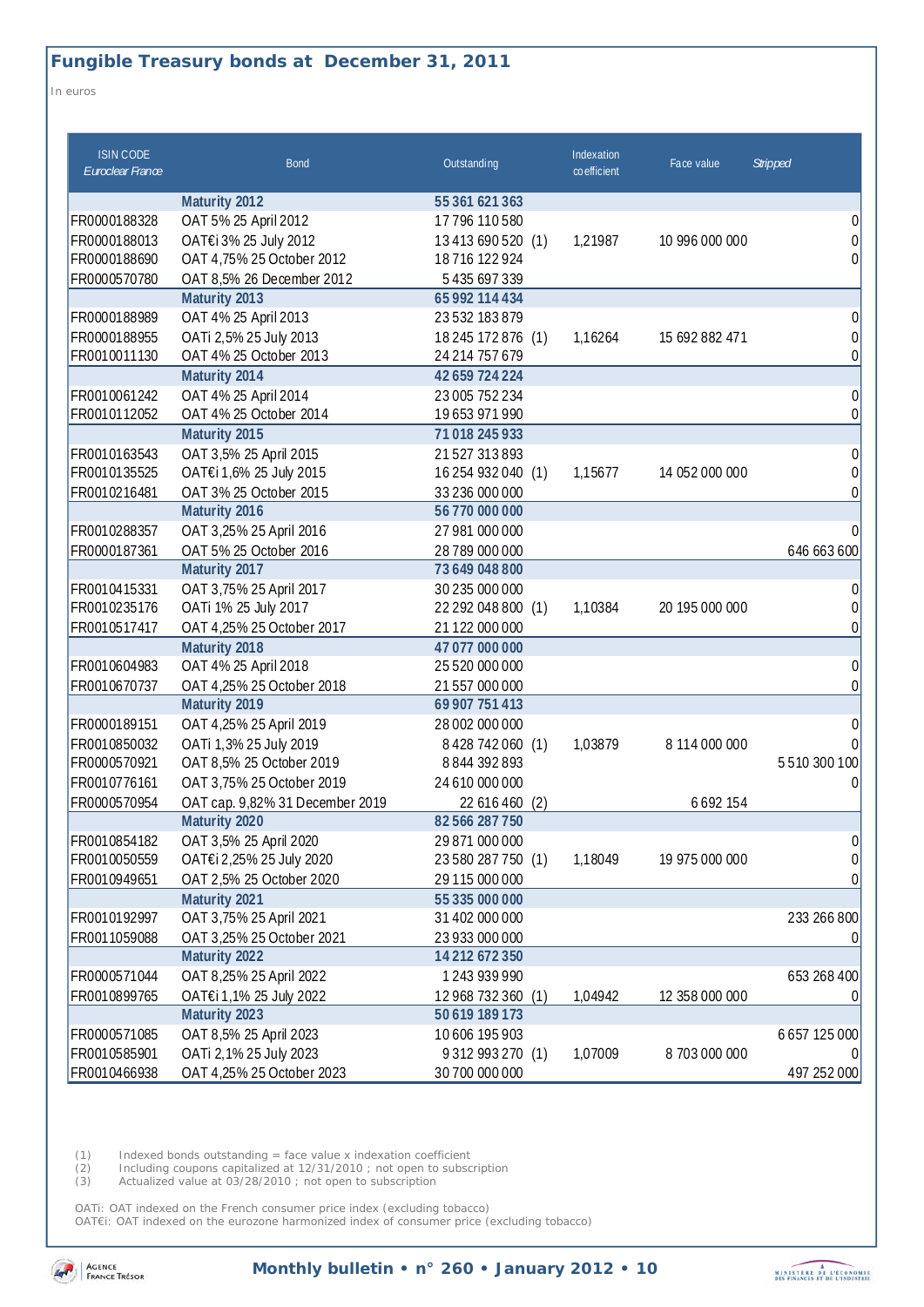*In euros* 

| <b>ISIN CODE</b><br>Euroclear France | <b>Bond</b>                   | Outstanding         | Indexation<br>coefficient | Face value    | <b>Stripped</b>     |
|--------------------------------------|-------------------------------|---------------------|---------------------------|---------------|---------------------|
|                                      | Maturity 2025                 | 15 873 928 118      |                           |               |                     |
| FR0000571150                         | OAT 6% 25 October 2025        | 15873928118         |                           |               | 3 1 2 3 3 2 6 9 0 0 |
|                                      | Maturity 2026                 | 24 383 000 000      |                           |               |                     |
| FR0010916924                         | OAT 3,5% 25 April 2026        | 24 383 000 000      |                           |               | 518 050 000         |
|                                      | Maturity 2027                 | 3859522440          |                           |               |                     |
| FR0011008705                         | OAT€i 1,85% 25 July 2027      | 3859522440<br>(1)   | 1,03417                   | 3732000000    | 0                   |
|                                      | Maturity 2028                 | 18 064 429          |                           |               |                     |
| FR0000571226                         | OAT zéro coupon 28 March 2028 | 18 064 429<br>(3)   |                           | 46 232 603    |                     |
|                                      | Maturity 2029                 | 33 355 531 024      |                           |               |                     |
| FR0000571218                         | OAT 5,5% 25 April 2029        | 24 265 880 458      |                           |               | 3 464 909 500       |
| FR0000186413                         | OATi 3,4% 25 July 2029        | 9089 650 566<br>(1) | 1,21990                   | 7 451 144 000 |                     |
|                                      | Maturity 2032                 | 33 937 396 120      |                           |               |                     |
| FR0000188799                         | OAT€i 3,15% 25 July 2032      | 11 206 073 520 (1)  | 1,19608                   | 9 369 000 000 | $\Omega$            |
| FR0000187635                         | OAT 5,75% 25 October 2032     | 22 731 322 600      |                           |               | 10 454 399 000      |
|                                      | Maturity 2035                 | 17848000000         |                           |               |                     |
| FR0010070060                         | OAT 4,75% 25 April 2035       | 17848000000         |                           |               | 4 362 386 000       |
|                                      | Maturity 2038                 | 23 889 000 000      |                           |               |                     |
| FR0010371401                         | OAT 4% 25 October 2038        | 23 889 000 000      |                           |               | 4 4 7 6 3 5 0 0 0 0 |
|                                      | Maturity 2040                 | 8707379050          |                           |               |                     |
| FR0010447367                         | OAT€i 1,8% 25 July 2040       | 8707379050<br>(1)   | 1,10795                   | 7859000000    | $\Omega$            |
|                                      | Maturity 2041                 | 17 752 000 000      |                           |               |                     |
| FR0010773192                         | OAT 4,5% 25 April 2041        | 17 752 000 000      |                           |               | 3 450 800 000       |
|                                      | Maturity 2055                 | 14 926 000 000      |                           |               |                     |
| FR0010171975                         | OAT 4% 25 April 2055          | 14 926 000 000      |                           |               | 5022967000          |
|                                      | Maturity 2060                 | 8167000000          |                           |               |                     |
| FR0010870956                         | OAT 4% 25 April 2060          | 8167000000          |                           |               | 2040 900 000        |

| Total fungible Treasury bonds | 887 885 476 621      |  |
|-------------------------------|----------------------|--|
| Stripped outstanding          | 51 111 964 300       |  |
| As a % of strippable bonds    | 5.9%                 |  |
| <b>Average maturity</b>       | 9 years and 320 days |  |

(1) Indexed bonds outstanding = face value x indexation coefficient

(2) Including coupons capitalized at 12/31/2010 ; not open to subscription

(3) Actualized value at 03/28/2010 ; not open to subscription

OATi: OAT indexed on the French consumer price index (excluding tobacco) OAT€i: OAT indexed on the eurozone harmonized index of consumer price (excluding tobacco)

**Monthly bulletin • n° 260 • January 2012 • 11**